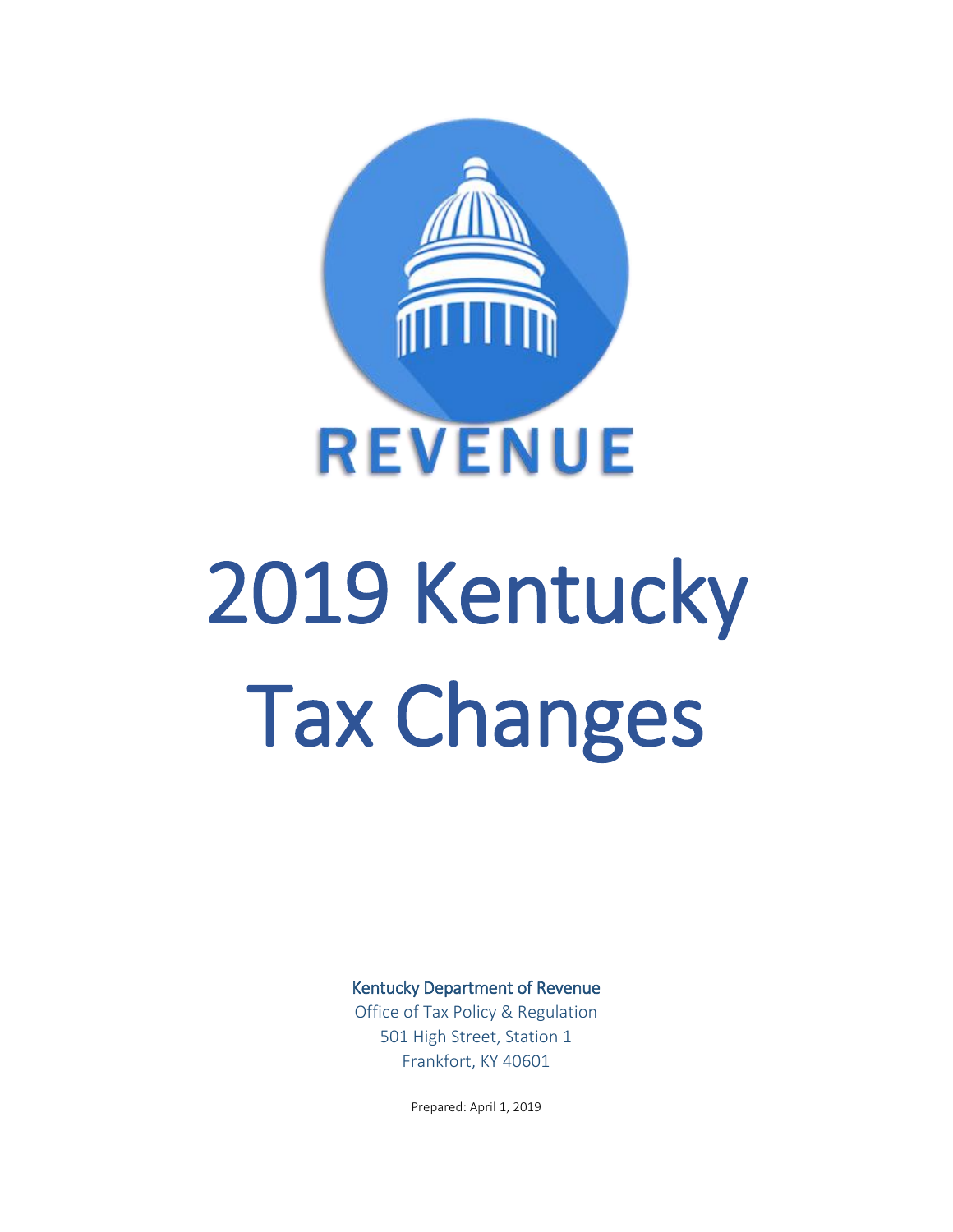# Table of Contents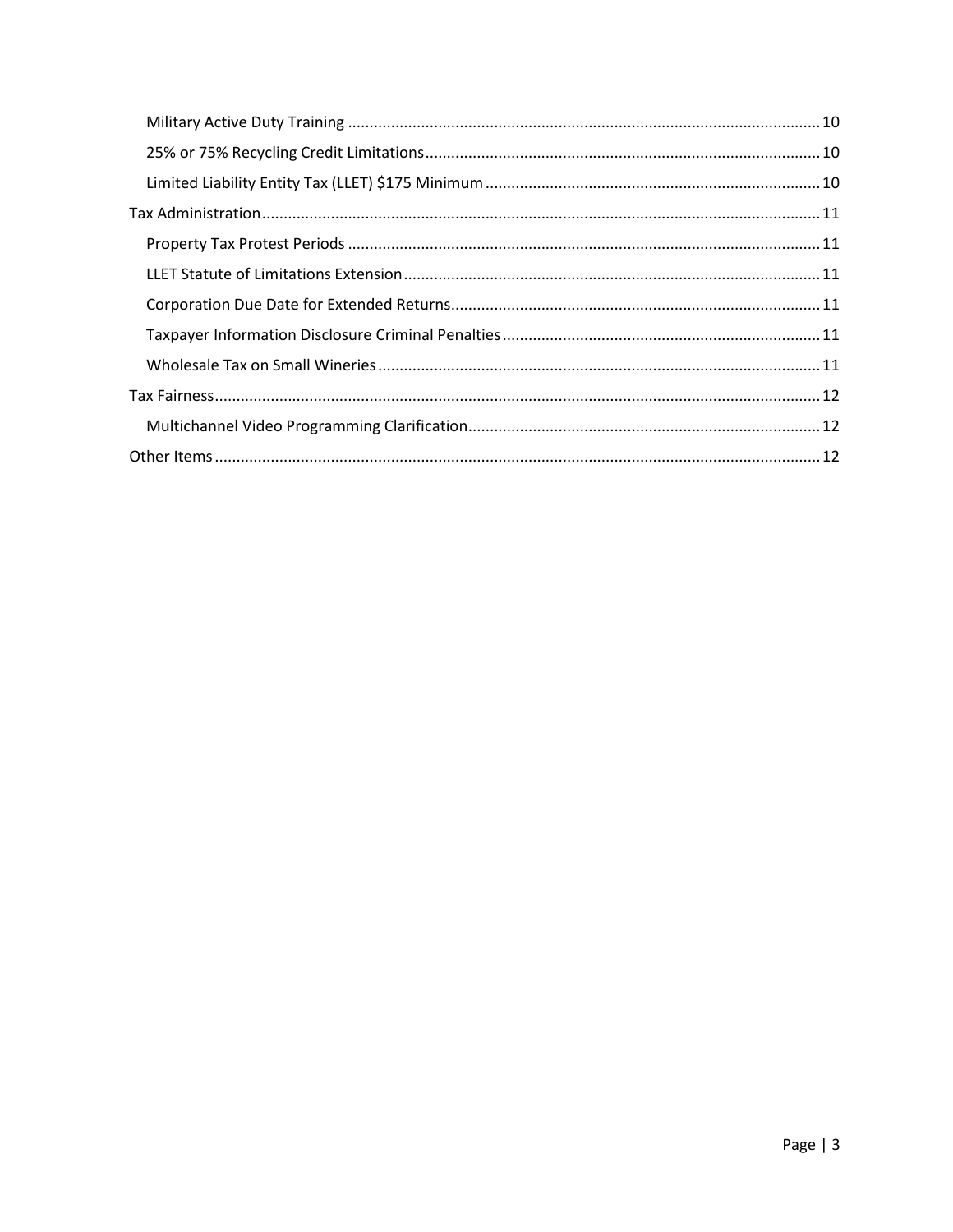# Continued Tax Reform

<span id="page-3-0"></span>HB 487 from the 2018 regular session of the General Assembly made major strides to update the Commonwealth's tax system. The following provisions of HB 354 from the 2019 session of the General Assembly continue the work of reform. HB 458 was passed by the General Assembly on the last day of the 2019 session to make technical changes to HB 354. Finally, SB 246 created a new Farm Small Business Tax Credit. Unless otherwise stated, the effective date of these statute changes in June 28, 2019.

# <span id="page-3-1"></span>Tax Repeal and Replacement

#### <span id="page-3-2"></span>Bank Franchise Tax

| HB 354 Sections: | 35, 44, 52, and 81 |
|------------------|--------------------|
| HB 458 Sections: | 6 through 13       |

Locally owned community banks throughout the Commonwealth are at a competitive disadvantage due to the state's antiquated bank franchise tax. Effective January 1, 2021, the bank franchise tax will no longer apply to financial institutions. In its place, banks will be taxed similarly to other corporations in Kentucky beginning on January 1, 2021.

# <span id="page-3-3"></span>Other Reforms

#### <span id="page-3-4"></span>Marketplace Providers

HB 354 Sections: 19, 24, 25, 33, and 82

The shift from "bricks and mortar" retail locations to online retailing has reduced state sales tax collection over the past decade. This provision requires internet "marketplace providers" to collect sales tax on behalf of thousands of businesses selling into Kentucky but not collecting sales tax. This reduces the competitive disadvantage suffered by businesses that collect sales tax and results from the U.S. Supreme Court case *South Dakota v. Wayfair, Inc*. This provision is effective July 1, 2019.

#### <span id="page-3-5"></span>Personal Property Tax Return Filing

HB 354 Sections: 10 and 81

Effective January 1, 2020, micro-businesses and those participating in the "gig" economy are relieved of a substantial burden by this provision to eliminate the filing of tangible personal property tax returns with property valued at \$1,000 or less.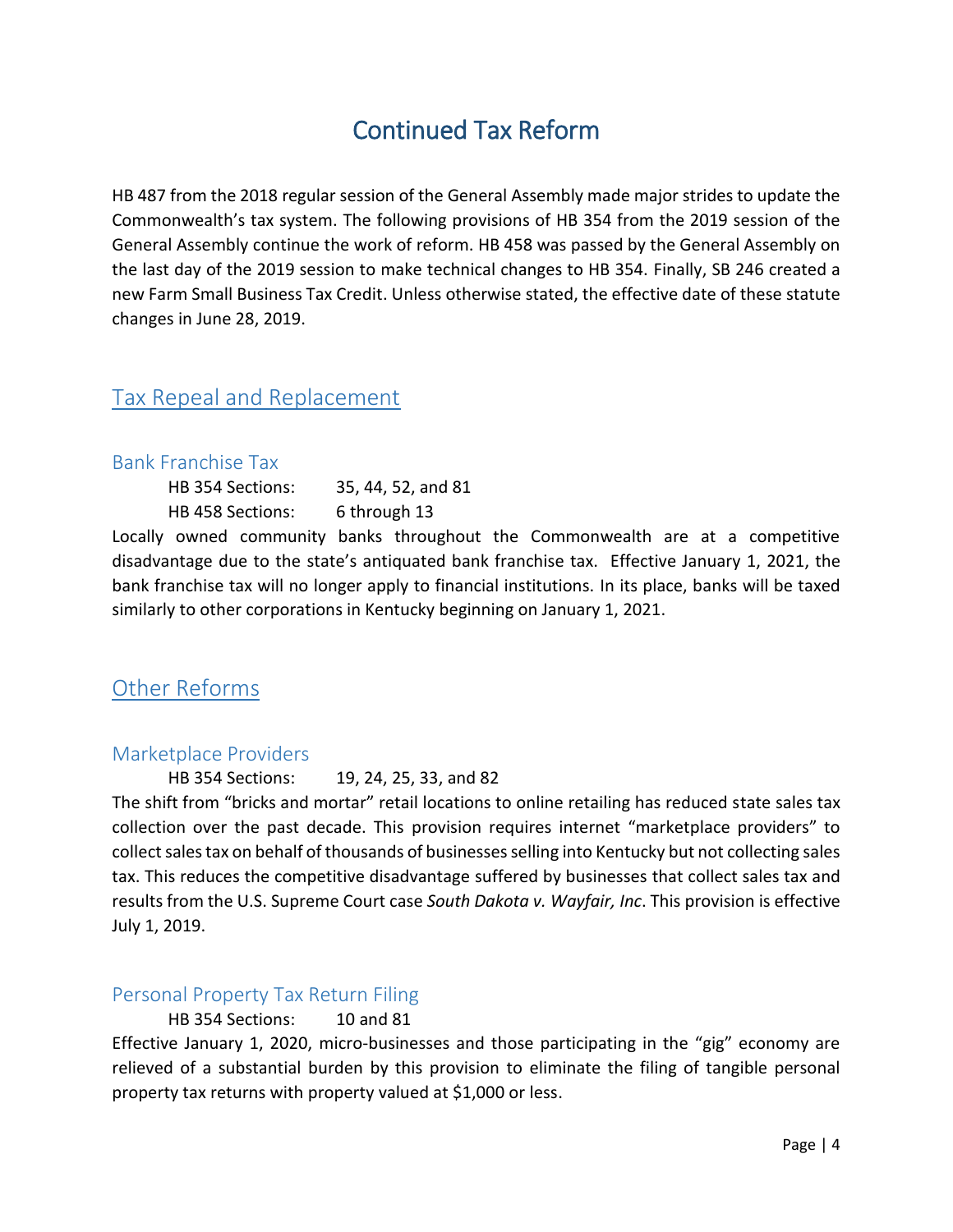#### <span id="page-4-0"></span>Estimated Income Tax Payment Rules

HB 354 Sections: 3, 4, 42, 49, 50, 52, 58, 59, and 80 HB 458 Section: 15

This provision aligns Kentucky's individual income, corporation income, limited liability entity, and non-resident withholding estimated tax filing rules with those of the IRS. Now, taxpayers will have only one set of rules for both federal and state estimated income tax payments. The new rules are effective January 1, 2019.

#### <span id="page-4-1"></span>Heavy Equipment Rental Inventory

HB 354 Sections: 8, 9, and 81

Effective January 1, 2020, this provision amends tangible personal property ad valorem tax statutes to treat heavy rental equipment as inventory since the industry sells the equipment similarly to a new or used equipment dealer.

#### <span id="page-4-2"></span>Enhanced Internal Revenue Code (IRC) §179 Deductions

HB 354 Sections: 36 and 83

Effective January 1, 2019, small businesses in Kentucky will benefit from enhanced deductibility of major asset purchases by increasing the IRC §179 expense deduction from \$25,000 to \$100,000 per year.

#### <span id="page-4-3"></span>Major Recycling Project Enhancements

HB 354 Sections: 53 and 84

The income tax recycling credit was updated to attract major recycling projects to the Commonwealth. A lowered employment threshold will allow projects investing more than \$500,000,000 to deduct a 25% recycling equipment credit over 30 years against up to 75% of the tax liability. This provision is effective beginning January 1, 2021.

#### <span id="page-4-4"></span>Kentucky YMCA Youth Assembly Program Check-Off

HB 458 Section: 3

<span id="page-4-5"></span>Effective January 1, 2019, a new check-off allows individual taxpayers to designate a portion of their refund to the YMCA.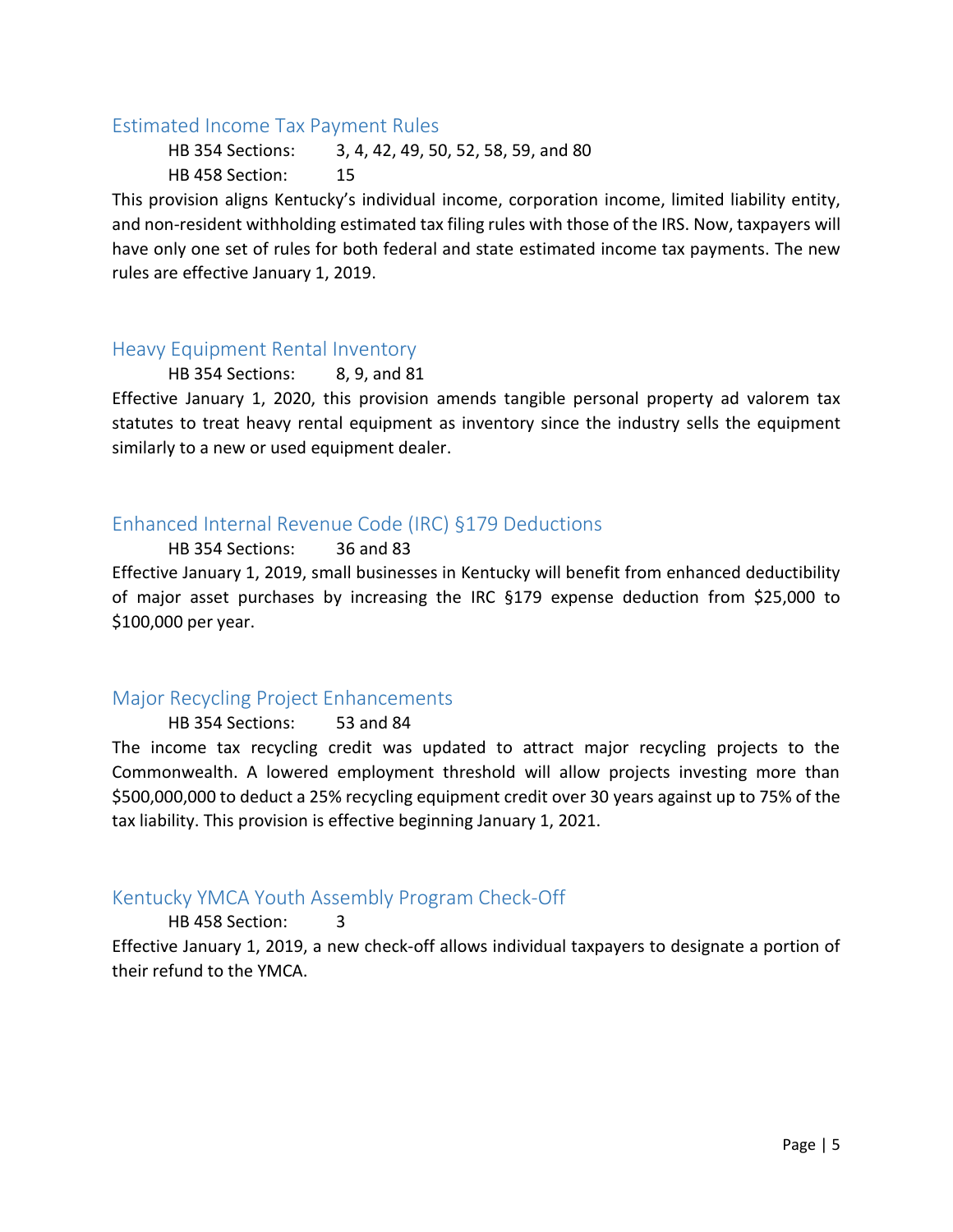### Corporation Deferred Tax Deduction

#### HB 458 Section: 4

A new corporation tax deduction allows publicly traded taxpayers to offset the effects of combined reporting tax changes for financial statement reporting purposes beginning in 2024.

#### <span id="page-5-0"></span>Farmer Small Business Tax Credit

#### SB 246 Sections: 1 through 9

The Small Business Tax Credit program eligibility requirements have been expanded to assist farmers selling active agricultural land and assets to a beginning farmer. The credit is shared between the two programs and is limited to \$25,000 per selling farmer in a calendar year. This provision is effective March 26, 2019.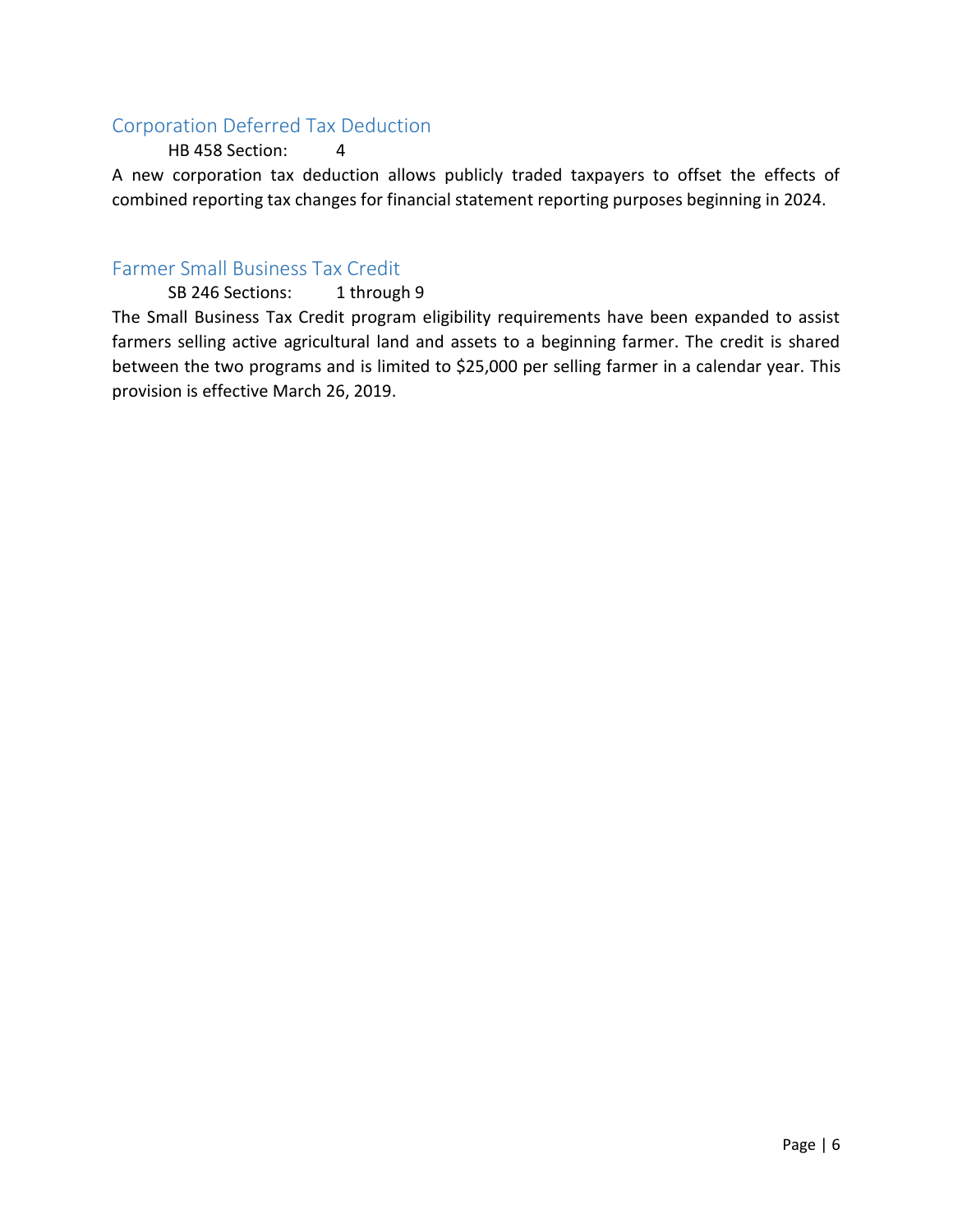# Modifications to HB 487

<span id="page-6-0"></span>HB 487 introduced the most sweeping reform of Kentucky's tax laws in over a decade. However, some provisions in the bill needed to be modified for efficiency and fairness.

# <span id="page-6-1"></span>Restoration of Certain Provisions

#### <span id="page-6-2"></span>Individual Itemized Deductions

#### HB 354 Sections: 37 and 83

Effective January 1, 2019, investment interest paid to generate taxable income and gambling losses incurred to produce taxable gambling winnings are permitted by federal law and restored for the benefit of Kentucky's individual taxpayers.

#### <span id="page-6-3"></span>Family-Sized Tax Credit Enhancement

HB 354 Sections: 43, 79, and 88 The change to a flat 5% income tax rate and the elimination of graduated income tax rates affected a small number of taxpayers eligible for the family-sized tax credit. These enhanced credit provisions will be evaluated over the next two years to determine the efficiency of this approach. This provision is effective for tax years 2019 and 2020.

#### <span id="page-6-4"></span>Manufacturing Toller Energy Tax Exemptions

#### HB 354 Sections: 27, 74, 75, 82, 86, and 87

HB 487 effectively eliminated legitimate manufacturing arrangements (called "tolling" or "tollers") from Energy Direct Pay Exemption provisions and increased energy costs for some of Kentucky's largest manufacturing employers. This provision restores the benefit to legitimate tollers and tightens requirements to prohibit abuse in the future. This effects the sales tax and utility gross receipts taxes and is effective July 1, 2019.

#### <span id="page-6-5"></span>TVA-in-lieu-of Payment Administration

HB 354 Section: 2

Certain tasks related to the administration of Tennessee Valley Authority receipts are returned to the Department of Revenue from the Department of Local Government for efficiency.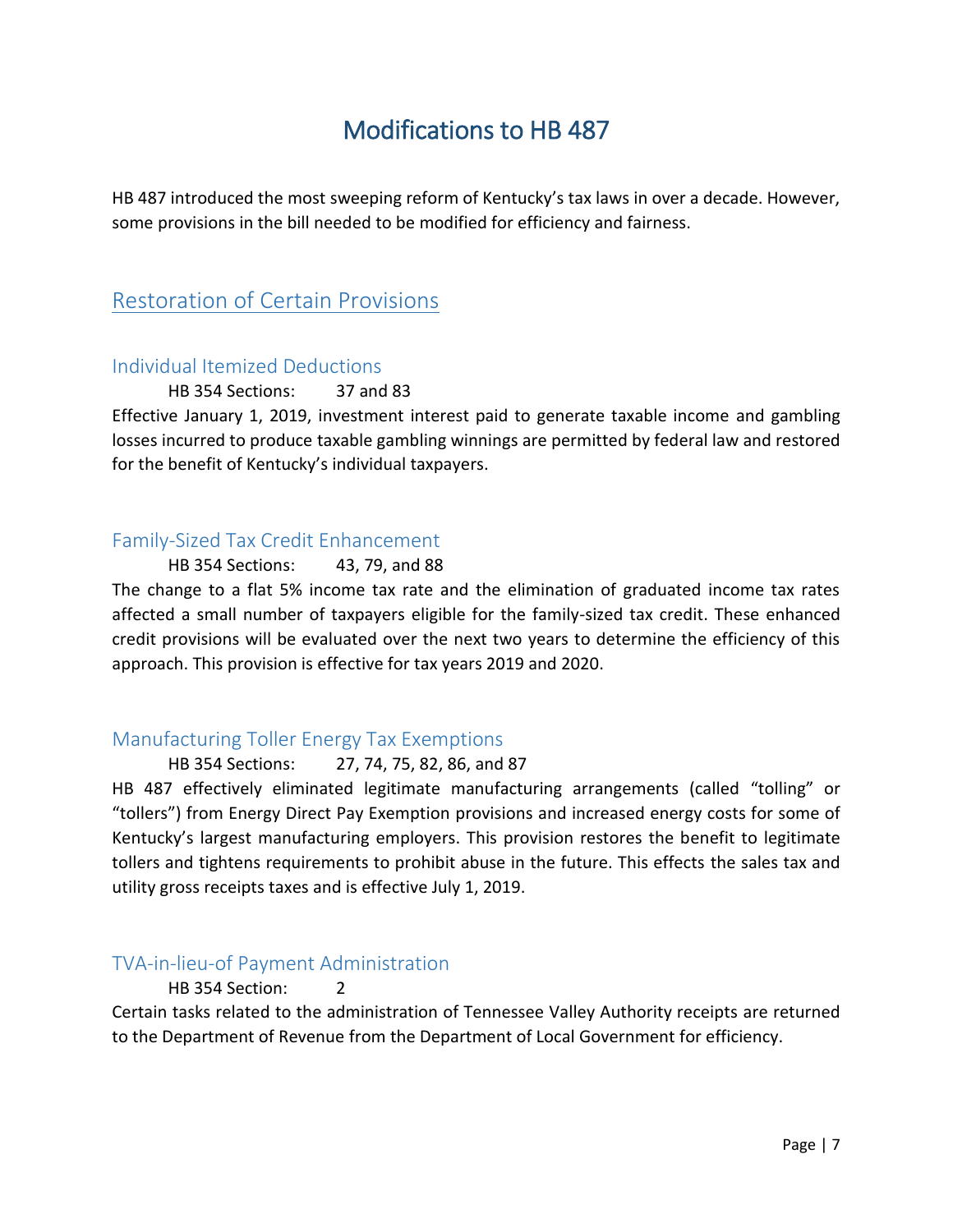#### <span id="page-7-0"></span>Fishing Tournaments and Warranty Contracts

HB 354 Sections: 19 and 82

Fishing tournament entry fees, boat ramp fees, and warranty contracts on certain telecommunications equipment are exempt from sales tax beginning July 1, 2019.

#### <span id="page-7-1"></span>Economic Development Tax Credit Sunset Provisions

HB 354 Sections: 61, 62, 67, and 85

These changes update sunset date discrepancies between HB 366 and HB 487 that both passed in 2018. The corrections are backdated to April 14, 2018.

# <span id="page-7-2"></span>Enhancements to HB 487

#### <span id="page-7-3"></span>Unitary Business Combined Filing

HB 458 Section:

Effective January 1, 2019, several enhancements to the corporation income tax unitary business filing requirement were enacted to provide clarity as follows:

- 50% ownership requirement for unitary group members provides clear guidance for taxpayers and the Department of Revenue
- "Tax haven" definition was updated to exclude countries with a tax treaty with the United States
- Language clarifies that a waters-edge basis applies to unitary business group income
- Intercompany transactions are eliminated from net income and receipts
- Net operating losses (NOLs) may be shared by a unitary group
- Unitary business members with more than 80% of their receipts from overseas are excluded from the unitary group in conformity with the waters-edge standard
- Non-U.S. corporations with 20% or more of income from other group members are excluded from inclusion in a combined group if a tax treaty exists

#### <span id="page-7-4"></span>Veterinary Services for Poultry

HB 354 Sections: 20 and 82 The exemption for "commercial" veterinary services is extended to poultry. This provision is effective July 1, 2019.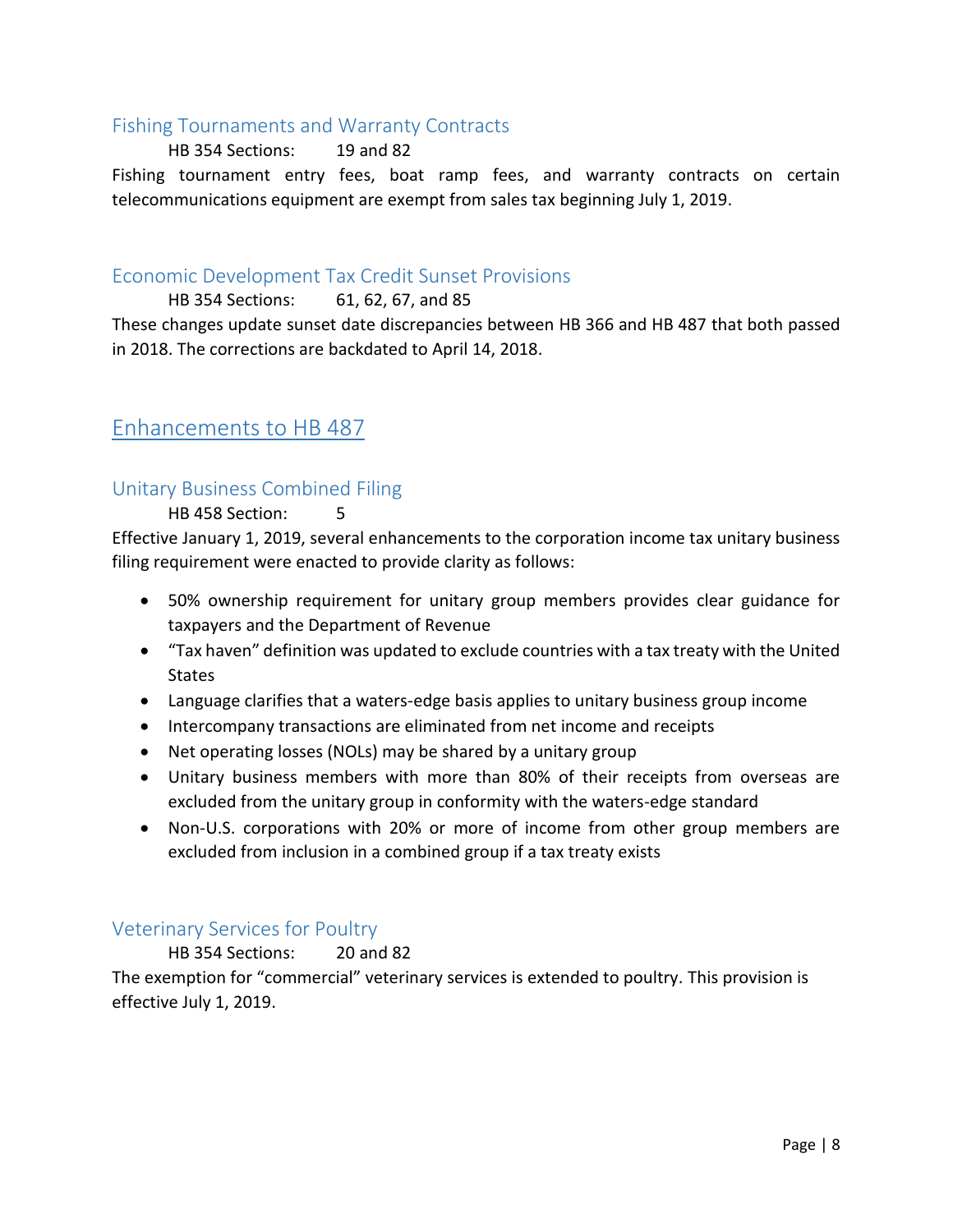#### <span id="page-8-0"></span>Nonprofit Admissions and Fundraising Events

#### HB 354 Sections: 20, 28, 29, 30, 31, and 82

This provision exempts admissions for all charitable, nonprofit civic, governmental, and other nonprofit organizations. It also exempts sales of property at fundraising eventsto help nonprofits continue to address vital needs of citizens throughout the Commonwealth. This provision is effective on March 26, 2019.

#### <span id="page-8-1"></span>Corporation Consolidated Filing Election

HB 354 Sections: 47 and 83

HB 487 fundamentally changed the Commonwealth's taxation of large multi-state corporations. One option available to corporations is to elect to file a "same-as-federal" consolidated return. Effective for taxable years beginning on or after January 1, 2019, HB 354 shortens the mandatory election period from 8 years to 4 years to match Kentucky's statute of limitations and to provide more flexibility for taxpayers in a rapidly changing economy.

#### <span id="page-8-2"></span>Resale of Services Exemption

HB 354 Sections: 21, 22, 23, 34, and 82

This provision extends the sales tax concept of not taxing the same item twice. Currently, tangible personal property that is resold is only taxed once, and this provision extends the same exemption to newly taxed services. Similar to other sales tax changes, this provision is effective July 1, 2019.

#### <span id="page-8-3"></span>Direct Pay Authorization for Services

HB 354 Sections: 21 and 82 Effective July 1, 2019, the ability of certain large taxpayers to directly pay sales and use taxes on tangible personal property is extended to newly taxed services.

#### <span id="page-8-4"></span>*de Minimis* Sales Tax Standard for Services

#### HB 354 Section: 26

Sales tax of services is removed for certain small providers. The *de Minimis* threshold applies if gross receipts were less than \$6,000 during calendar year 2018. Under this provision, the neighbor's kid may no longer need to collect sales tax for mowing lawns over the summer.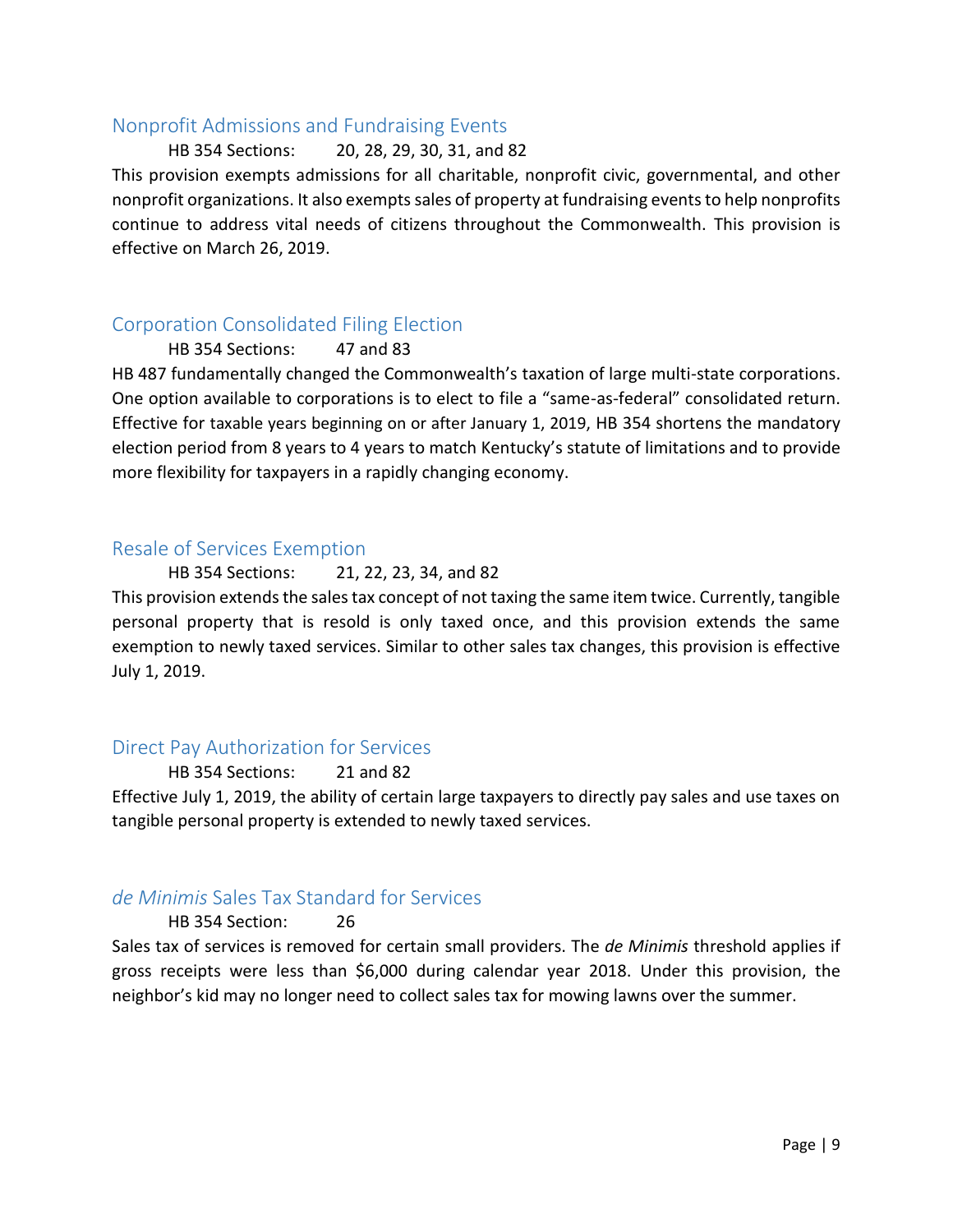# Administrative Efficiency

<span id="page-9-0"></span>A competitive tax system demands efficient administration by the Department of Revenue, clarity for taxpayers and their advisors, and fairness in the application of taxes. The following provisions benefit the Commonwealth and its citizens.

# <span id="page-9-1"></span>Providing Clarity

#### <span id="page-9-2"></span>Internal Revenue Code Reference Date

HB 354 Sections: 35 and 83

Kentucky's income tax system is heavily dependent on federal taxation and the Internal Revenue Code. This provision updates the Commonwealth's conformity with the Internal Revenue Code in effect on December 31, 2018, and reduces potential differences between federal and state tax laws. The change applies to taxable years beginning on or after January 1, 2019.

#### <span id="page-9-3"></span>Military Active Duty Training

#### HB 354 Sections: 37, 46, and 83

This provision codifies Kentucky's long-standing income tax law interpretation to treat training duty pay as "active duty pay" for the Commonwealth's citizen soldiers. This provision is effective January 1, 2019.

#### <span id="page-9-4"></span>25% or 75% Recycling Credit Limitations

HB 354 Sections: 53 and 84

For tax years beginning on January 1, 2021, this provision clarifies language to match Kentucky's policy of limiting recycling credits claimed to 25% or 75% of a taxpayer's tax liability after the first year the recycling credit is claimed.

## <span id="page-9-5"></span>Limited Liability Entity Tax (LLET) \$175 Minimum

HB 458 Section: 13

This provision clarifies that the \$175 minimum limited liability entity tax applies to all taxpayers regardless of the calculation method employed.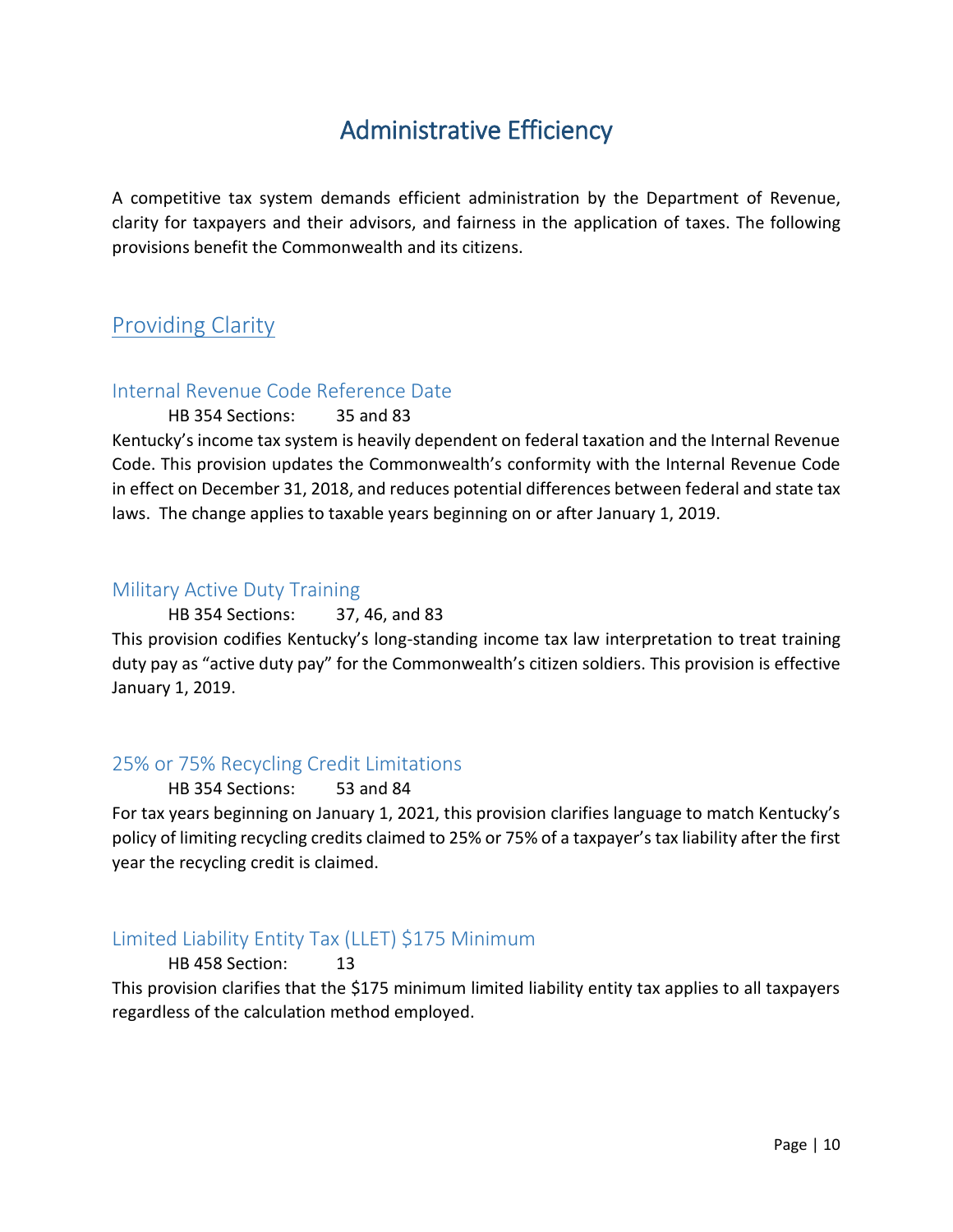# <span id="page-10-0"></span>Tax Administration

#### <span id="page-10-1"></span>Property Tax Protest Periods

HB 354 Section: 11

All property tax protests can now be filed up to 60 days after a tax assessment is issued or a refund is denied.

#### <span id="page-10-2"></span>LLET Statute of Limitations Extension

HB 458 Section: 2 The statute of limitations is left open long enough for a taxpayer to request a refund for a limited liability entity tax credit from a pass-through entity.

#### <span id="page-10-3"></span>Corporation Due Date for Extended Returns

HB 354 Section: 45 C-corporations are now allowed a 7-month extension to file complete and accurate returns.

#### <span id="page-10-4"></span>Taxpayer Information Disclosure Criminal Penalties

HB 354 Sections: 1 and 7

HB 458 Section: 1

Department of Revenue staff are protected from criminal penalties for complying with a court ordered release of taxpayer information. The Commonwealth's open records law is also strengthened to better protect taxpayer information.

#### <span id="page-10-5"></span>Wholesale Tax on Small Wineries

#### HB 354 Section: 77

An anomaly in the law is corrected to tax wine produced by small farm wineries *after* the first 50,000 gallons.